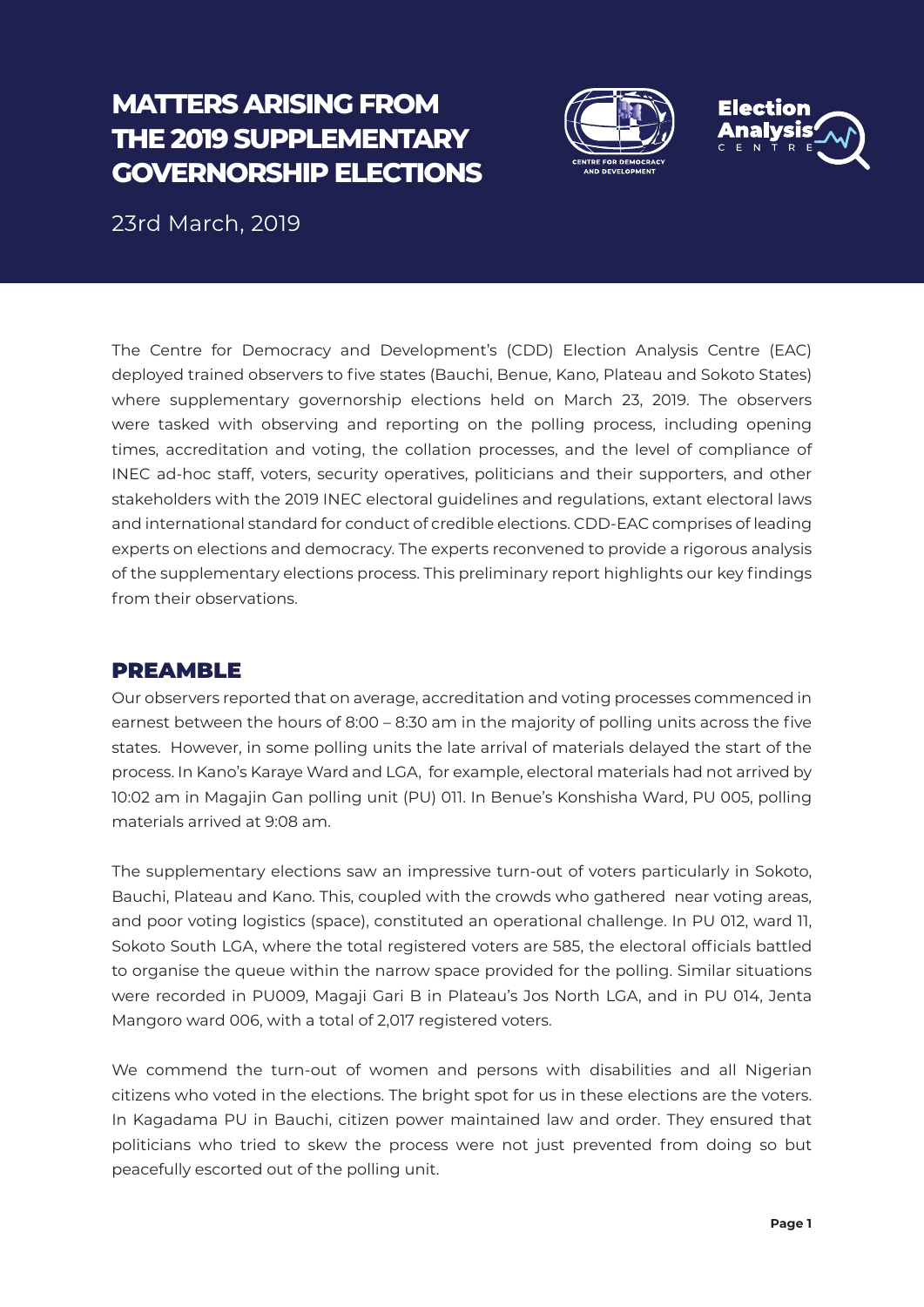### **Violent Disruption of Election**

Our observers reported incidents of violence and disruption of the voting process in Kano, Sokoto, Benue and Bauchi states.

In Kano, violence and disruption of polling was widespread as an army of thugs reportedly took over polling activities in several LGAs, including Nasarawa, Dala, Karaye and Gaya. Our observers noted such incidents in PU 011, Kwanyawa ward and PU 002, Chede ward, both in Karaye LGA; and PU 001 and PU 034-036, Gama ward of Nasarawa LGA. As our preliminary report stated, Gama ward in Nasarawa LGA is very strategic to winning the supplementary elections in Kano. The total number of registered voters 40,821 represents 31.8% of the 128,324 total registered voters in places where the supplementary vote was held. It is distressing that political thugs took over the elections in this LGA, with reports that they were forcing voters to vote for a particular party, physically attacking them and violently disrupting the polls.

In Sokoto, particularly in Bodinga LGA, Bodinga ward (PU11), a dispute between the agents of the two leading parties over attempts by a party agent to assist voters in voting disrupted the election. Elsewhere in Sokoto, our observers reported how the actions of APC and PDP chieftains at Magajin-Gari ward 'B', Shiyyar Danfarijo's PU005 and PU11 in Sokoto LGA halted polling for about three hours. Thankfully, in this instance, the intervention of police led to a deescalation of the situation.

Initial evidence suggests there was a deliberate deployment of political thugs in the supplementary elections, to suppress voters, intimidate officials and skew the polls in favour of some political actors. This new 'weaponisation of thuggery' is extremely concerning and disappointing following twenty years of uninterrupted democracy in the country. The way thuggery was instrumentalised in these elections raises questions about the role of security agents in protecting voters and the electoral process. In several instances, the security forces were reported to have turned a blind eye to the acts of brigandage perpetrated by political thugs.

# **Attack, harassment and intimidation of INEC ad-hoc official, voters and journalist**

The The 2019 electoral cycle has seen significant intimidation, harassment and attacks on voters, journalists, observers and INEC officials. In the Kano supplementary elections, party agents and thugs intimidated and attacked voters and observers in the course of exercising their franchise or monitoring the process. A CDD observer in Gama LGA, Gwagwarwa 5 centre, PU 010 A & B, with 756 registered voters was harassed by a sizeable crowd when he tried to take pictures of the voting process. In Gama LGA, KofarMazugal, Masaka Primary School centre PU 051 with 752 registered voters, stones were thrown at our observers to prevent them from observing the voting process.

Our observers reported that APC party agents were in large numbers compared to few PDP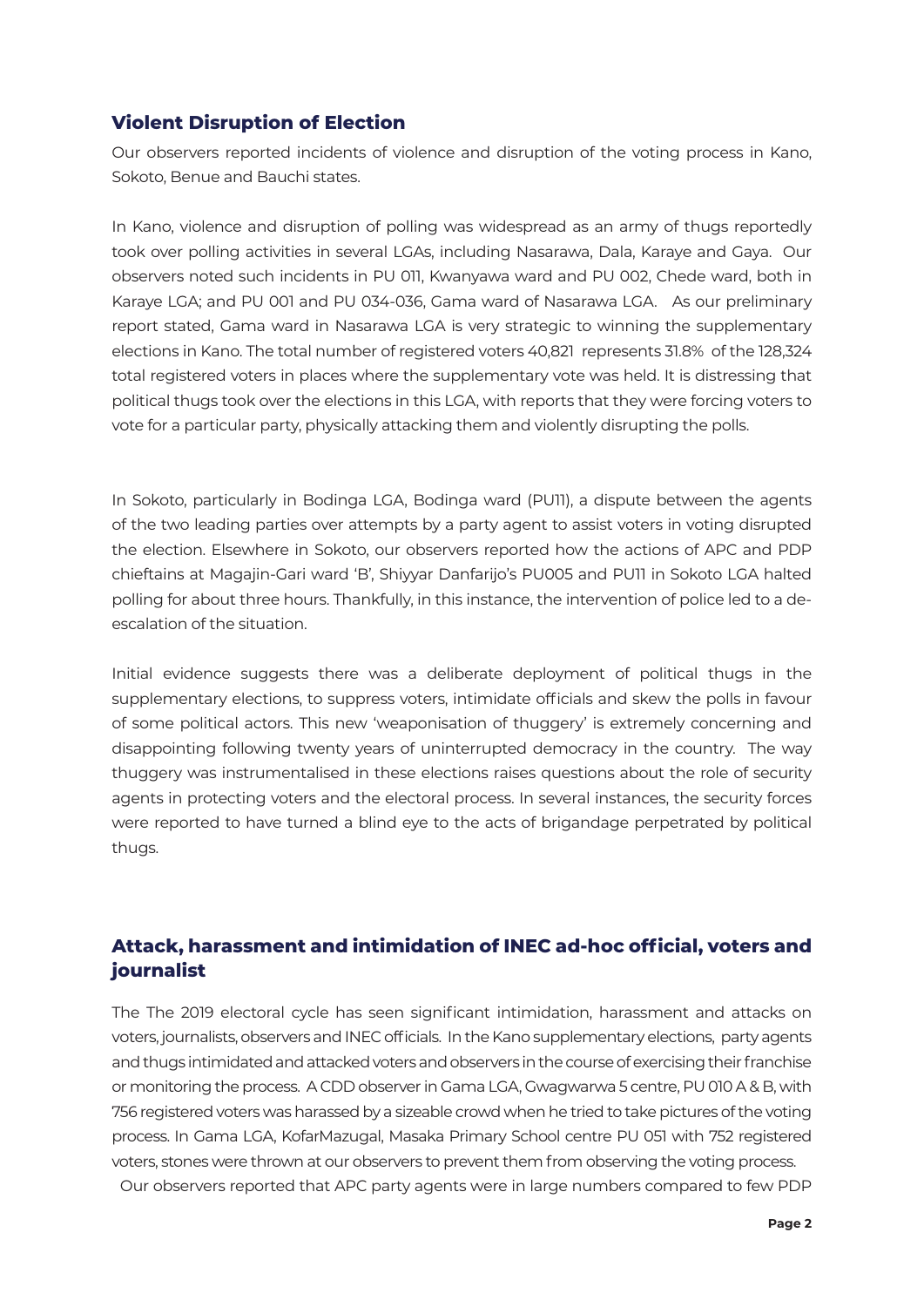agents across Kano state. The intimidating presence of political party agents made polling units unsafe for voters and stakeholders alike. The huge disequilibrium in terms of the relative amounts of agents could present a risk factor to the voting process. However, in Gama Tudu Primary school PU 015 with 909 registered voters, a sufficient security cordon around the school, and a well enforced process that allowed only voters with PVC and party agents into the premises, reduced the risk posed to the process by large crowds.

Elsewhere, there were clear instances of party agents and thugs coercing and intimidating voters into casting a ballot for their candidates. In PU 034, Gama ward of Nasarawa LGA for example, we received a report that party agents were campaigning and dissuading voters from voting for candidates of their choice. In PU 006 in the same ward, we also gathered that political thugs harassed domestic observers and prevented from performing their function.

The high level of intolerance against poll monitors was not limited to observers. In Minjibir LGA of Kano State, a journalist from the National Television Authority (NTA) was attacked, and his car was vandalised when covering the polling process. Similarly, political thugs harassed a Television Continental (TVC) crew covering the elections. We also received a reports of an an attack on INEC ad-hoc officials and party agents in Zaki Biam, Ukum LGA, Benue state. Also in Benue, polling materials for Azendeshi ward were intercepted and burnt by political thugs, with election officials injured.

Despite several attempts to entrench peaceful electoral democracy in Nigeria, the 2019 elections have been marred by an upsurge of violence.

# **Trading in votes**

The challenge of voter trading and how it impacts on the integrity of elections has been a constant theme of this election. So too is underage voting. Our observers reported underage voting in Plateau, Kano and Sokoto states.

Our observers reported across the five states that the two major political parties are involved in trying to induce voters. In Sokoto vote-buying allegations were laid against the two dominant parties. A voter interviewed during the elections by our observer at the Katta Hakimi polling zone EC 30 B, Gidan Katta area of Illela in Sokoto State, alleged votes were being procured for between N10, 000 and N15,000. According to the voter, before sliding your thumb printed paper into the ballot box, you will have to lift it for the agent to see and nod his head as a sign that you have fulfilled your part of the deal hence qualified for the payment.

There is a need to emphasise that the act of vote buying and selling is an offence punishable under the law. It is unfortunate that despite its routine occurrence, no-one has ever been punished or faced the wrath of the law.